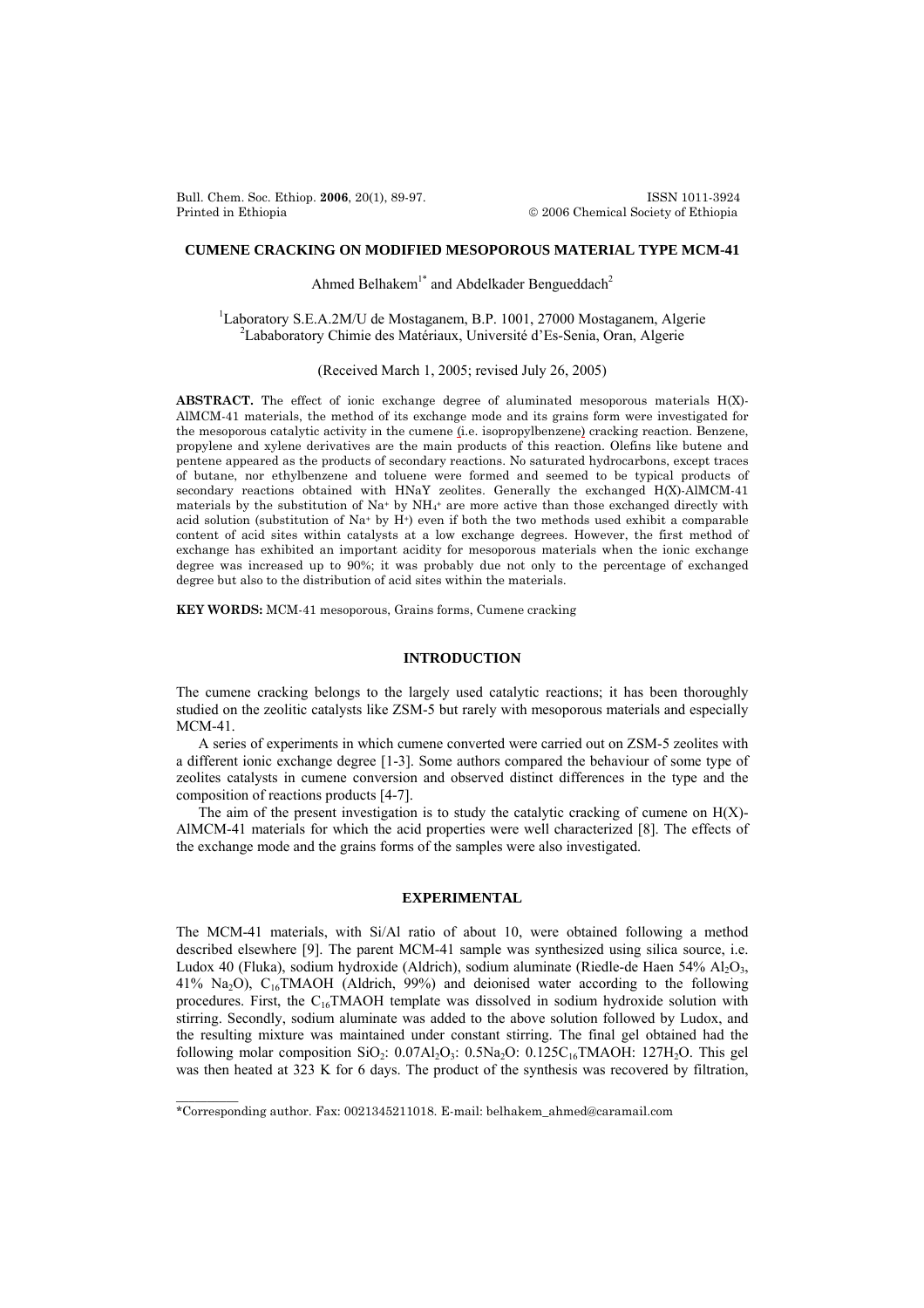washed with deionised water, dried at 363 K and finally calcined in air at 823 K (heating rate 2 K/min) for 3 h to remove the template used. The samples X-ray diffraction data were collected on a Philips 1830 diffractometer with varied slit using  $CuK_a$  radiation ( $\lambda = 0.1542$  nm). Figure 1 shows the main peak of mesoporous phase MCM-41 at  $d_{100} = 35 \text{ Å}$  in the 20 range from 1° to  $10^{\circ}$  with a scanning rate of  $5^{\circ}$ .min<sup>-1</sup>. Adsorption measurement was carried out at 77.3 K on an ASAP2010 apparatus (Micromeritics, Norcross, GA, USA). The samples were degassed at 570 K and 10 Pa for 2 h prior to the adsorption measurement. The nitrogen adsorption isotherm was a typical type IV isotherm according to IUPAC classification. The specific surface ( $S_{BET}$  = 1000  $m^2/g$ ) and pore volume distribution (DPA = 35 Å) were determined by the BET and BJH methods, respectively (see Figures 2a and 2b). After the parent MCM-41 sample was aluminated via the method based on a dry exchange ionic described in detail in literature [10]; the acid forms of AlMCM-41 samples were obtained via two methods separately: first, by exchanging with ammonium nitrate solutions with various concentrations of NH<sub>4</sub>OH, after this, samples were subjected to a heat treatment in order to evacuate the  $NH<sub>3</sub>$  gas, and second, by treatment with HCl acid solution with varied concentration going from 0.01 N to 0.5 N by exchanging directly Na<sup>+</sup> with H<sup>+</sup>. The exchanges carried out via substitution of Na<sup>+</sup> ions with NH<sub>4</sub><sup>+</sup> or by the treatment with acid solution are symbolised NM and AM, respectively.



Figure1. X-ray diffraction of parent MCM-41 material.

In order to obtain catalysts with the highest ionic exchange degree the two latter methods were used one after another in different sequences; symbolised by NAM and ANM. The main data characterizing the samples are given in Table 1. The numbers in the symbols of samples give the percentage of ionic exchange. The acid properties of these samples were investigated according to the FTIR method. For the in-situ analysis, the FTIR spectroscopic studies were performed on BIORAD FTS 60A spectrometer at resolution of 2 cm<sup>-1</sup> using an oven equipped with self supporting wafers, a vacuum and gas-dosing system. The spectra were recorded by accumulating 160 scans which correspond to 1 min time. The integration was carried out using the spectraCalc program as given in literature [11-13]. The decomposition of ammonia during temperature-controlled heating was followed by IR spectroscopy. The ammonia was completely desorbed at 723 K and the IR vibration N-H band had completely disappeared at this temperature which proves the leaving of  $NH<sub>3</sub>$  molecules. The IR spectra, of different samples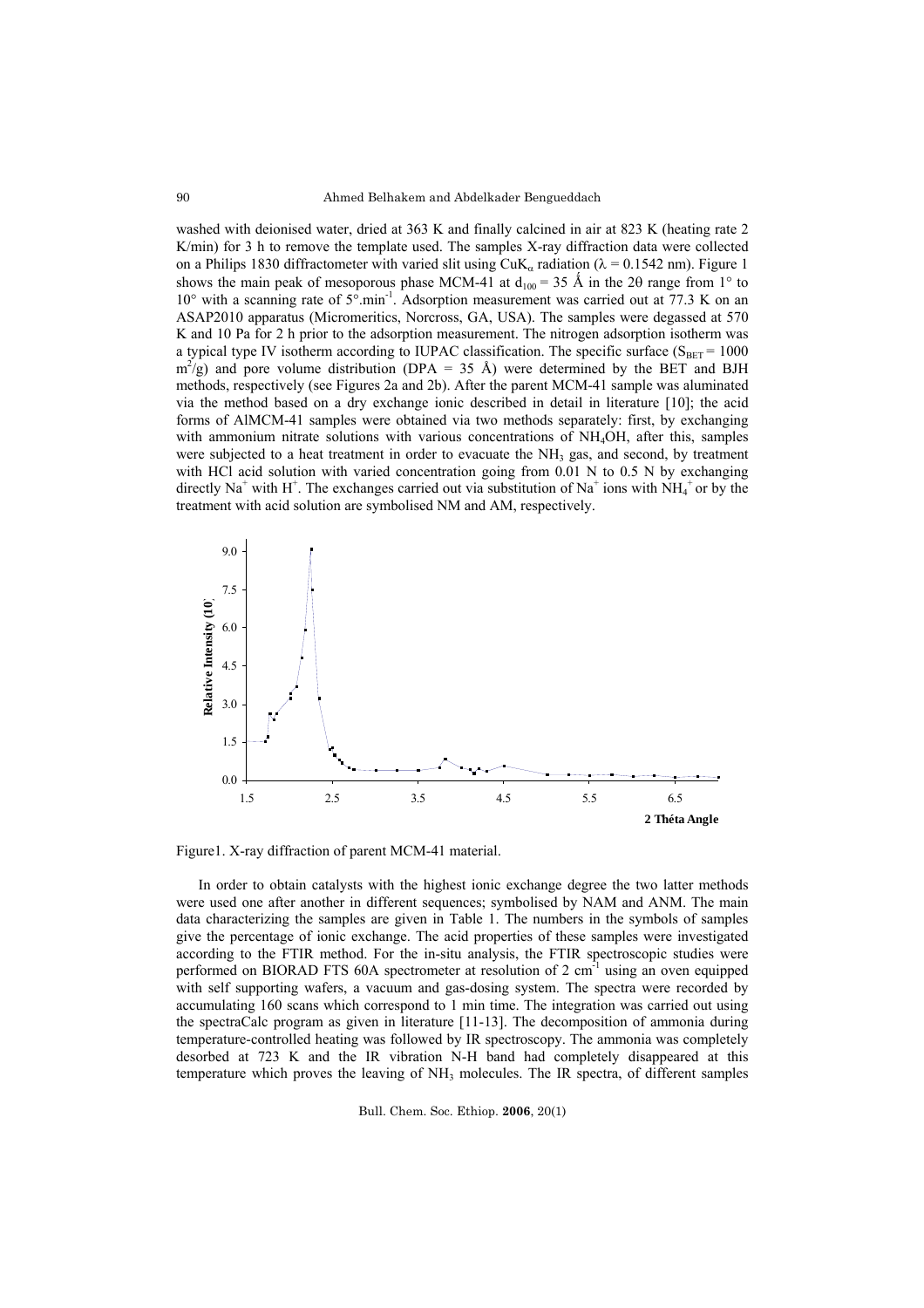which were exchanged with different method described above, were closely identical and showed a characterized vibration band O-H at 3609 cm<sup>-1</sup> which shows the presence of strong Brönsted acid centres.



Figure 2a. Isotherm of  $N_2$  adsorption on parent MCM-41 material.



Figure 2b. Average pore distribution (APD) within MCM-41 material determined with BJH method.

Catalytic tests were carried out in a pulse microreactor connected on line with a gas chromatograph; using both samples in which the non extruded one contains crystallites of  $1 \mu m$ and the other one obtained by grinding the fine crystalline powder and extruding them in the form of pellets and selecting the sieve fraction of grains ranging from 90 to 190 µm. Doses of 3 µL cumene were introduced using helium as a carrier gas with a velocity of 0.35 L.h<sup>-1</sup>. A quantity of 0.02 g of catalyst diluted in 0.1 g of powdered quartz was activated "in situ" for 3 h at 773 K under helium stream. Pure cumene, obtained from Aldrich, was kept over metallic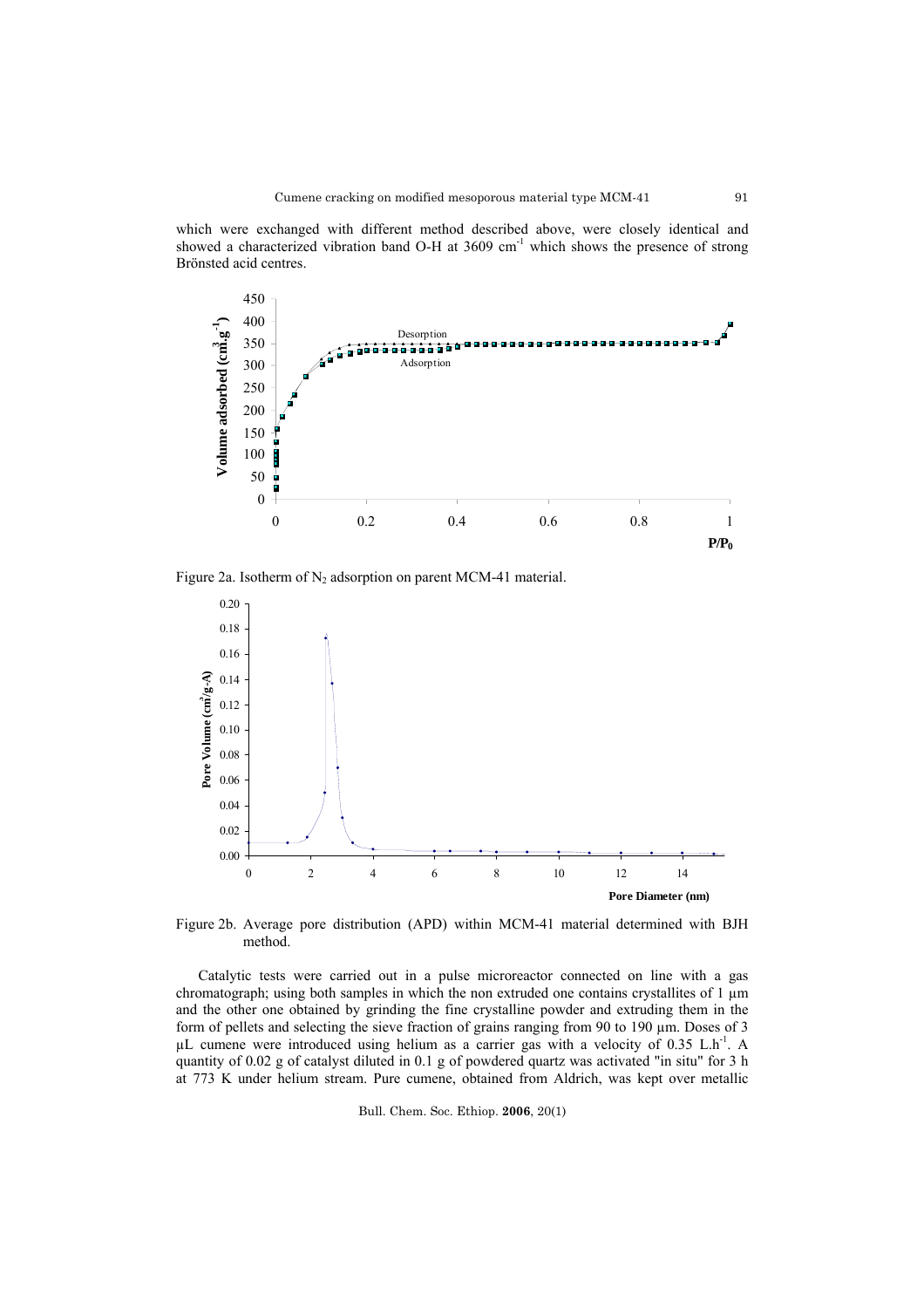sodium and distilled before experiments. A Carlo-Erba HRGC 5300 Gas Chromatograph with a programmed heating was used for the analysis of the reaction products; applying a chromatographic column (length 3 m, diameter 4 mm) filled with Chromosorb W covered with 14 % of silicon oil DC 200. The reaction products were then identified using a Mass Spectrometer type LKB9000s. Chromatographs recording were obtained automatically with different samples by collecting data at regular intervals using a valco 6-port valve to calculate the percentage of converted cumene.

| Sample and                       | Apparent                        |        | [Acid centre]/unit cell |      |       |       | Rate constant of cumene cracking<br>$(min-1)$ |        |        |        |
|----------------------------------|---------------------------------|--------|-------------------------|------|-------|-------|-----------------------------------------------|--------|--------|--------|
| ionic exchange<br>degree $(\% )$ | activation<br>energy $(kJ/mol)$ |        |                         |      |       |       | 673 K                                         |        | 633 K  |        |
|                                  | Powder                          | Grains | Strong                  | Weak | Total | Lewis | Powder                                        | Grains | Powder | Grains |
| $NM-20$                          | 64                              | 53     | 0.30                    | 0.30 | 0.60  | 0.09  | 68                                            | 97     | 29     | 56     |
| $NM-40$                          | 58                              | 49     | 0.50                    | 0.37 | 0.87  | 0.16  | 131                                           | 140    | 81     | 83     |
| $NM-80$                          | 53                              | 33     | 0.88                    | 0.41 | 1.25  | 0.19  | 228                                           | 210    | 138    | 147    |
| $AM-20$                          | 60                              | 50     | 0.34                    | 0.36 | 0.70  | 0.14  | 137                                           | 171    | 67     | 91     |
| $AM-40$                          | 42                              | 44     | 0.84                    | 0.27 | 1.11  | 0.19  | 125                                           | 200    | 72     | 130    |
| $AM-80$                          | 37                              | 41     | 1.06                    | 0.31 | 1.37  | 0.15  | 164                                           | 238    | 120    | 162    |
| $ANM-95$                         | 45                              | 42     | 0.98                    | 0.23 | 1.21  | 0.12  | 110                                           | 202    | 65     | 134    |
| $ANM-80$                         | 59                              | 51     | 1.02                    | 0.20 | 1.22  | 0.13  | 178                                           | 272    | 110    | 189    |
| $NAM-80$                         | 80                              | 79     | 1.00                    | 0.21 | 1.21  | 0.15  | 175                                           | 276    | 116    | 180    |
| <b>NAM-95</b>                    | 71                              | 68     | 1.01                    | 0.18 | 1.18  | 1.14  | 172                                           | 273    | 112    | 175    |

Table 1. Characteristics of exchanged MCM-41 samples.

Catalytic tests were carried out in two stages; first, at constant temperature: the variation of activity and selectivity was investigated using the number of cumene pulses, and second, at different temperatures varying from 550 K to 683 K, and in order to avoid the ageing effect, the cumene was introduced by only one pulse. The rate of cumene conversion was calculated assuming a first order of the reaction.

### **RESULTS AND DISCUSSIONS**

#### *Reaction products*

Besides the main reaction products like benzene, propylene and xylene derivatives, obtained on H(X)-AlMCM-41, some amounts of side reactions products were also detected such as butene, pentene and traces of butane. Other authors [6, 14, 15] obtained the same products but with different compositions owing to the catalysts used. Presumably it was due to properties of different products formed inside the catalysts channels and materials structures. In the H(X)- AlMCM-41 materials, the large pores allow the formation of both linear and especially multibranched oligomers which were transformed, after cracking, into various chain lengths. It would seem that the three-dimensional products formed within mesoporous MCM-41 pores disproportionate into hydrogen rich products like alkanes on one hand and hydrogen deficient products like alkenes on the other hand. These latter products are precursors of the coke formation which are in agreement with previous research [16, 17]

Among the side reaction product, only one aromatic product was detected, i.e. the propylbenzene which is the product of cumene isomerisation. Based on the latter, the reaction under study was occurred via a monomolecular process which characterized by the formation of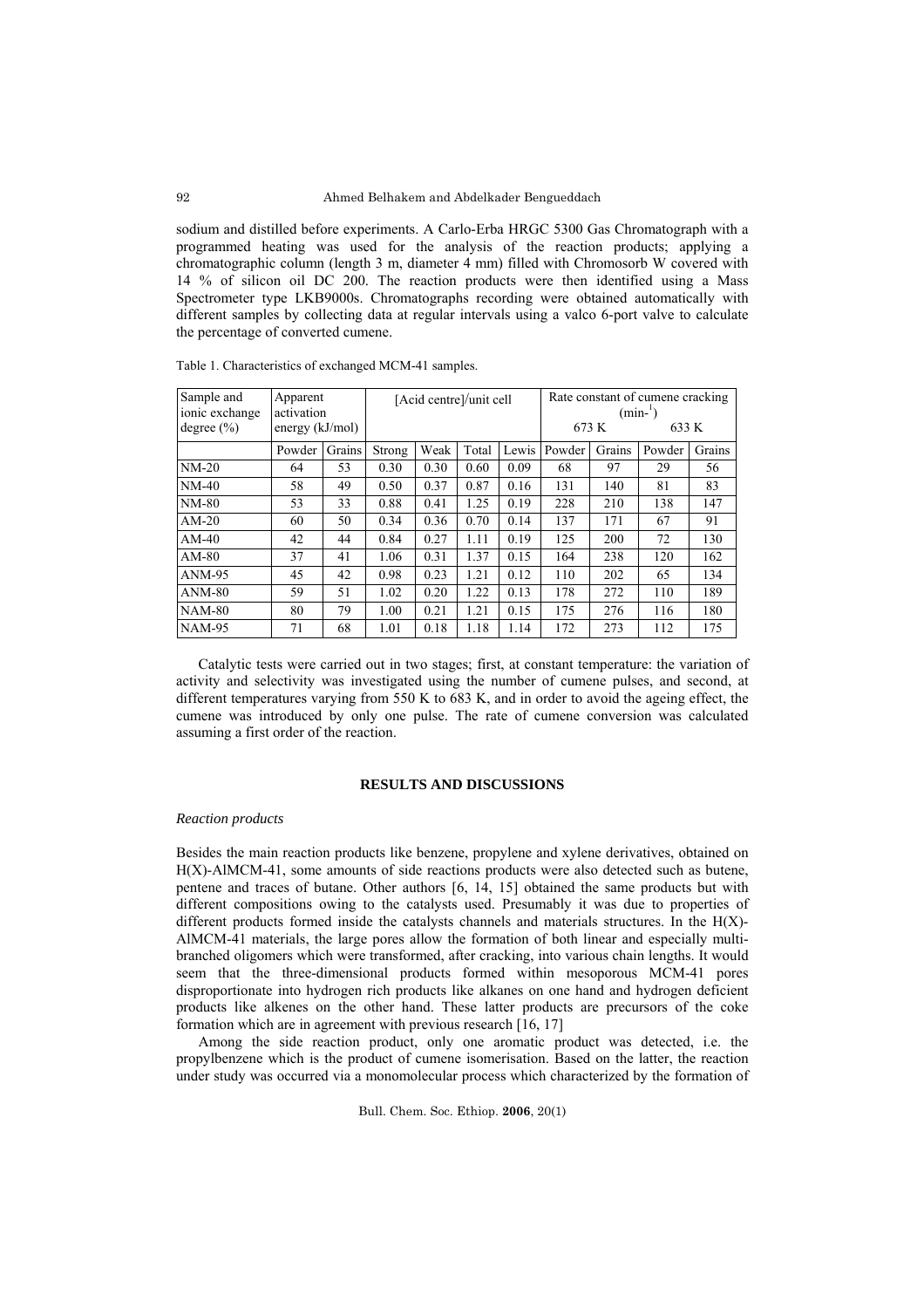monomolecular transition complexes. This phenomenon was observed for zeolites with reduced and small pores like Y zeolites. Contrarily to zeolites and in the mesoporous materials, this reaction was occurred via bimolecular process characterized by the formation of bimolecular transition complexes which obviously formed in large pores of H(X)-AlMCM-41 materials which are in agreement with literature [18-21].

### *Catalysts ageing*

The ageing of catalysts was followed at 623 K and 673 K at which a cumene was converted almost totally. A conversion rate versus cumene pulses, as showed on Figures 3a and 3b, had given interesting information about the activation-deactivation process of the catalysts. Although the representative curves, of ANM-80, AM-40 (or NM-40) samples, present a same profile, a less conversion rate was observed for those exchanged at a low ionic degree. The deactivation was then varied slowly with the increasing number of cumene pulses and was distinct for studied temperatures and for different exchanged samples. This could be explained from a part, by a strength and distribution of acidity catalysts and from another part by a rapid desorption process of coke deposited which inhibited catalysts activities. As seen in Figures 3a and 3b and in spite of a slight difference in conversion rate, the grain forms; extruded samples (dashed line) and non-extruded ones (full lines), had no great influence on the catalysts ageing in present study reaction.



Figure 3a. Cumene conversion versus number of pulses of ANM-80 sample (full line: nonextruded; dashed line: extruded).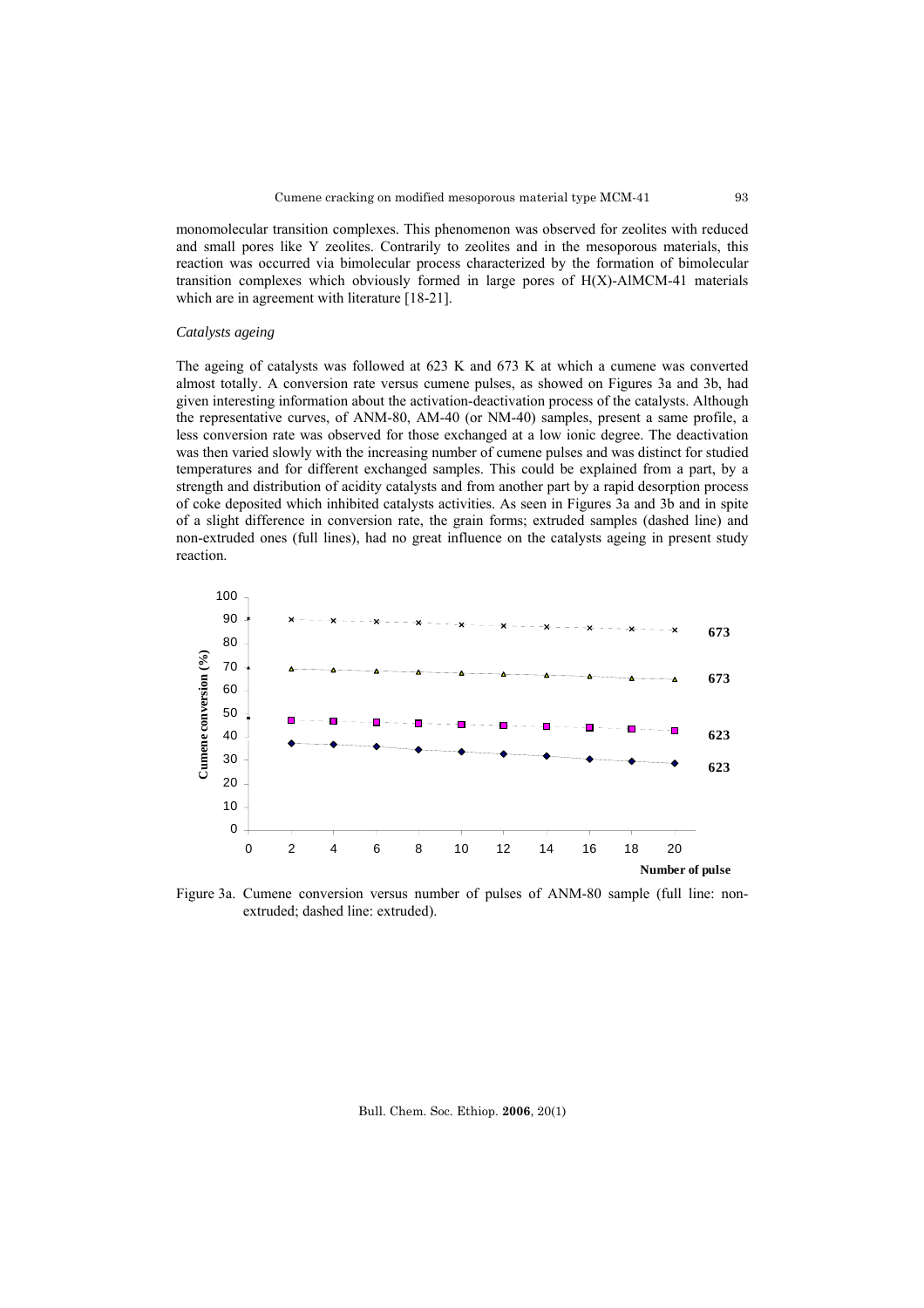

Figure 3b. Cumene conversion versus number of pulse of AM-40 (or NM-40) sample (full line: non-extruded; dashed line: extruded).

Activation-deactivation process, at 623 K and 673 K temperatures, affects enormously the composition of the reaction products. As shown in Figures 4a and 4b, the tendency was closely the same for different catalysts. Moreover, the quantity of benzene in the initial pulses exceeded the sum of quantity of all the other obtained products. The deficit of xylene derivatives could be due to their partially irreversible adsorption resulting in the slow catalyst deactivation and consequently they were obtained with difficulty. Only an amount of xylene derivative was slowly formed out of the catalyst channels. The catalysts deactivation was achieved by a diminishing of the amounts of side reactions products, like olefins, increasing then the quantity of benzene and propylene which are in agreement with literature [2]. Simultaneously an amount of benzene was increased and the total quantity of xylene derivatives was decreased and their molar ratio was exceeded 1:1, thus, the cracking reaction was favoured. Regarding this, the cumene cracking was mainly occured on the acid centres and especially the strongest ones like Brönsted sites which were poisoned at first by coke deposit [22-26].



Figure 4a. Composition of the reaction products on non-extruded AM-40 (or NM-40) at 673 K versus number of cumene pluses.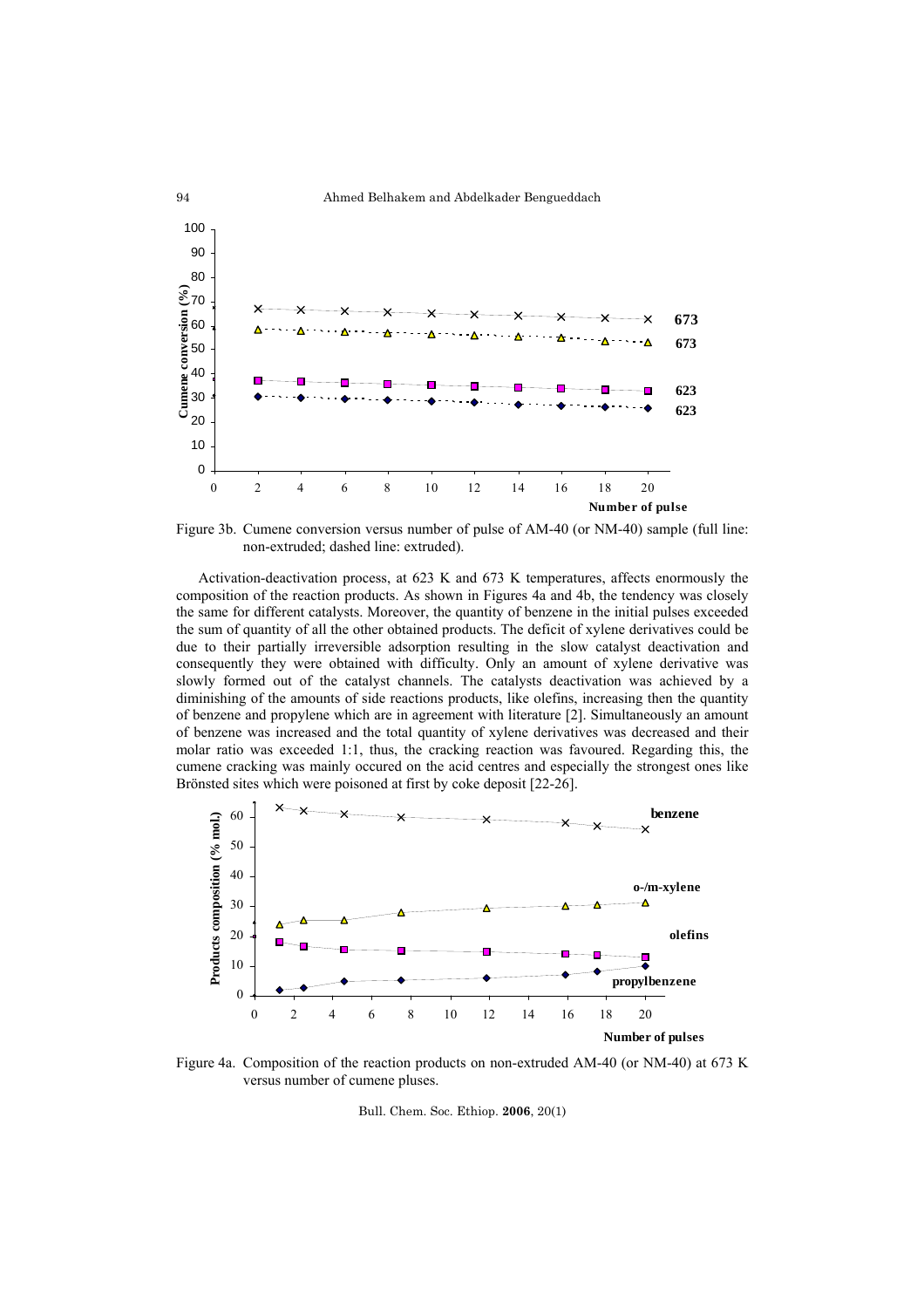

Figure 4b. Composition of the reaction on non-extruded AM-40 (or NM-40) at 623K versus number of cumene pulses.

### *Effect of ionic exchange degree and deionisation mode*

The study of the rate constant versus temperature, obtained with extruded samples at different temperatures, was represented in Figure 5. A comparison of the various samples activities resulted in the following observations:

1. For both series of materials NM and AM the catalytic activity was increased proportionally with ionic exchange degree and also when the acidity increased. The latter was given by the concentration of total acid centres (Brönsted and Lewis).

2. The effect of the deionisation mode could be followed by comparing samples AM-40 and NM-40 with 40 % ionic exchange degree and also samples ANM-80 and NAM-80 with 80 % of ionic exchange. The catalysts activities were similar within the whole range of temperature and the rates constant were increased proportionally with the exchange degree. Except for NM-40 sample which was active only from 600 K temperature and with a rate constant do not exceeding 40 min-1. Despite the fact that this sample presents a good acidity than the AM-40 sample but was remained less active, this is due probably to the distribution of different acid centres within materials. Moreover, a uniform sites distribution was also a primary factor in acid catalysis which is corroborated by literature [17]. The differences in activities were more pronounced and the sequence of catalysts activity was corresponded well to the sequence of the concentration of acid centres especially Brönsted ones. The samples, with important acid centres per unit cell and with a good distribution, were active in this reaction type. These observed differences could be attributed to the higher activity of strongest acid centres which are very catalytically active. The second considered possibility is that for samples with a high exchange degree, on the accessible acid centres, a phenomenon competition could be occurred between different reaction molecules liable to adsorb on these sites.

3. The apparent activation energies of cumene conversion, for different series NM, AM, ANM and NAM are in inverse proportion to ionic exchange degree. The same results were observed for zeolites; e.g. butene isomerisation on NaHY zeolites [18]. Several reasons were considered for this effect; first, the growing number of acid centres, and especially strongest ones, was played an important role and were active in acid catalysis [27, 28]. The presence of these sites was made easier cumene conversion in the inner materials surfaces and therefore the diffusion of different molecules became a determining factor influencing the rate of process. Secondly the increased acid strength of different centres and their uniform distribution inside materials were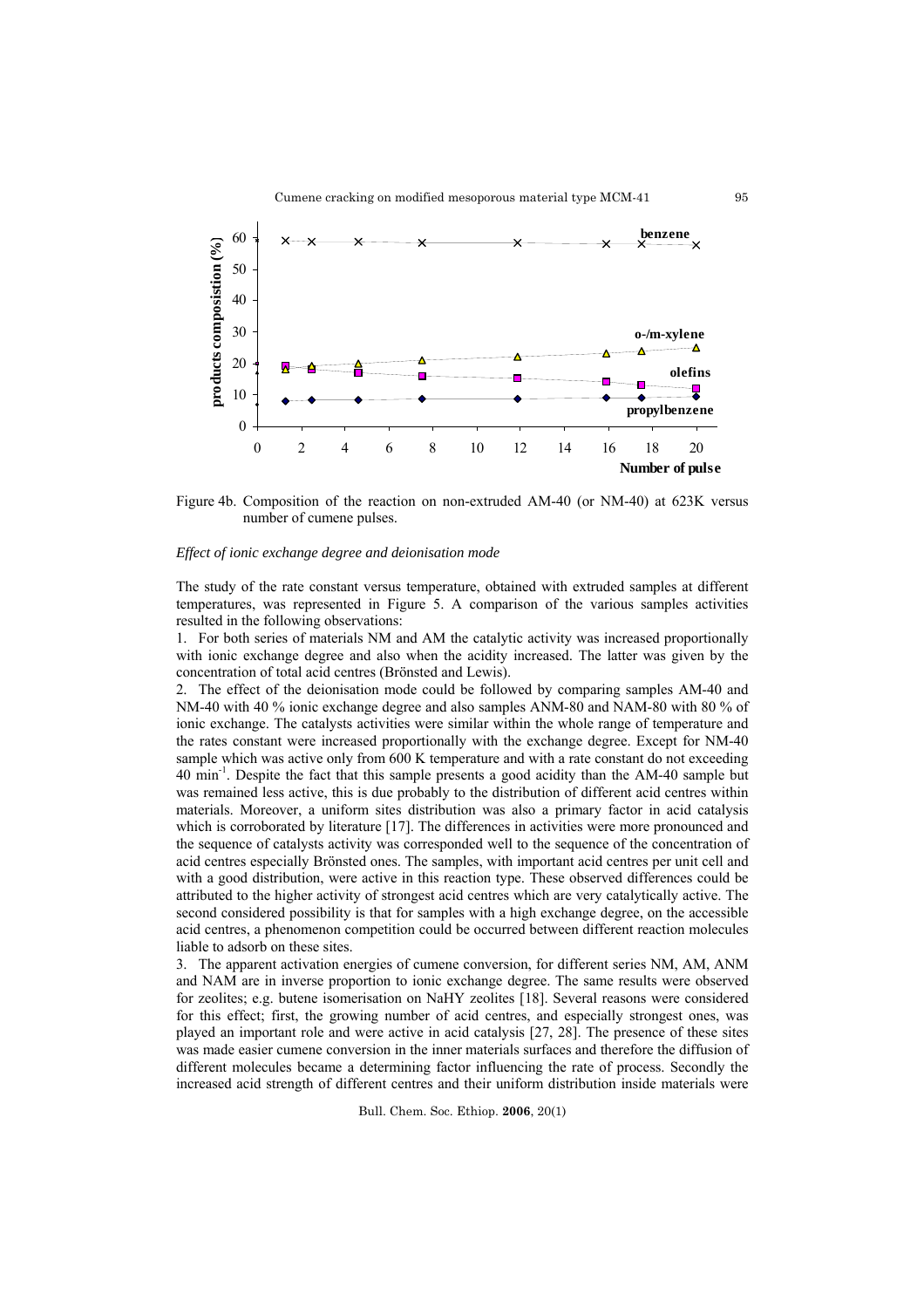induced a lower energy needed for the formation of transition complex. Finally the possible increase of the adsorption heat of the substrate was caused the decrease in the apparent energy of activation even if the true activation energy remains constant.



Figure 5. Rate constant of non-extruded catalysts versus temperature.

The effect of sample form is shown in Figure 3. For AM-40 sample which exhibiting a relatively low activity, the effect of extrusion was not pronounced. On the other hand and in the case of highly active sample like ANM-95 sample the conversion on the extruded catalyst was relatively higher. This could be attributed from a part to the fact that the cumene conversion took place not only into the pores (on the inner surface) and also between particular crystallites (on the external surface) and from another part the reagents were remained for a long time in contact with the catalyst. The similar effect was obtained by the prolongation of contact time. The diffusion in the pores of the granule was also one of the reasons of decreasing the apparent activation energy.

## **CONCLUSION**

Benzene and propylene were the main products when the cumene was converted on mesoporous MCM-41 materials at different acid forms and at different temperature. Good performances were observed for NM samples exchanged at high degree. At difference with studies carried out with zeolites like US-Y and ZSM-5 and in addition to the secondary products observed, derivatives of xylene were detected, with a low percentage, in this case of reaction with MCM-41 as catalyst.

### **REFERENCES**

- 1. Nayak, V.S.; Choudary, V.R. *J. Catal*. **1983**, 81, 26.
- 2. Kenawi, F.I.; Morsey, A.K. *Hung. J. Ind. Chem.* **1987**, 15, 285.
- 3. Bautista, F.M.; Campelo, J.M.; Garcia, A.; Luna, D.; Marinas, J.M.; Romero, A.A.; Navio, J.A.; Macias, M. *Catal. Lett.* **1994**, 24, 293.
- 4. Redey, A.; Sinko, J.; Gardos, G. *Hung. J. Ind. Chem.* **1992,** 19, 13.
- 5. Lin, H.; Han, M.; Wang, J.; Wang, Z.; Jin, Y. *Chem. Eng. Comm.* **2002**, 189, 1498.
- 6. Corma, A.; Farag, H.; Wojciechowski, B.W. *Int. J. Chem. Kinetics*. **1981**, 13, 883.